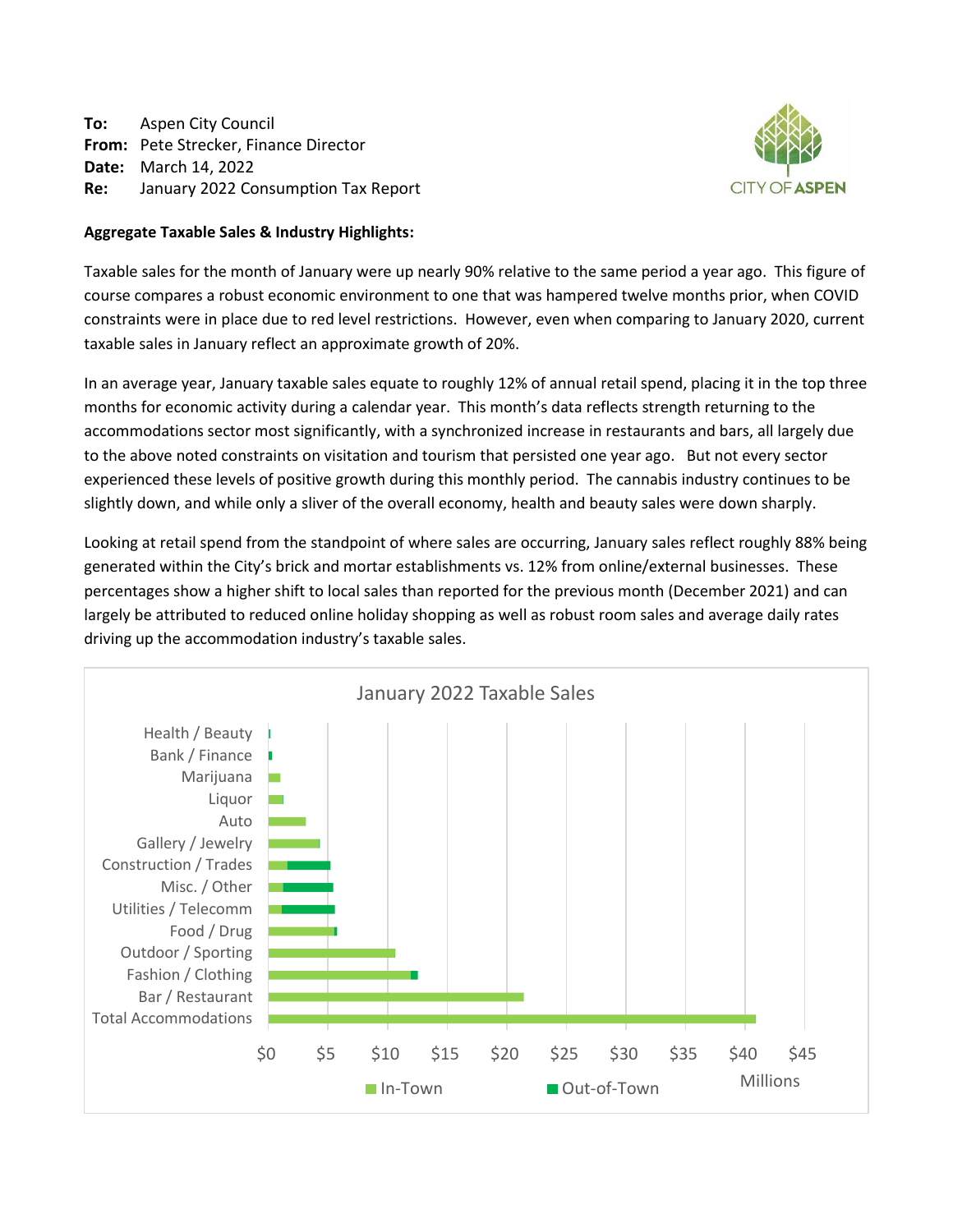# **Sales and Lodging Tax:**

Actual tax collections for January were up 77% relative to 2021 and 24% relative to 2020. Similar to the context provided last month, these changes represent significant resurgence in tourism activity. But these growth figures also include a reflection of price escalation due to demand outpacing supply. While inflationary pressures were previously believed to be largely transient by the economic community, they have shown no sign of retreating and may only persist further due to the new military engagement in Ukraine.

Similar to sales tax for the accommodations industry, the City's dedicated 2.0% lodging tax collections experienced a 212% increase over collections one year prior (and 24% increase over the same benchmark two years earlier). Variances between this growth and that of the taxable sales for accommodations is a reflection of the inclusion of non-room sales on these properties, that is not incorporated into the taxable base for the lodging tax that is levied.

# *Short-Term Rentals*

Keeping the current environment qualifier ever front of mind, as stated in prior reports, the short-term rental (STR) market in Aspen will not see expansion beyond the current number of license and permit holders allowed to operate, following the City Council's adoption of Ordinance #27 on December 8<sup>th</sup>. With this pause, the staff has been engaging with industry stakeholders around the various areas of concern expressed by the Council on this segment of lodging, including: the impact these businesses have on the neighborhoods where they are located; transit, utility and other infrastructure needs to accommodate these operations and guests; and the environmental impacts they bring around waste, noise, etc.

For the tourist heavy month of January 2022, taxable sales from short-term rentals equated to 30% of the overall lodging industry total, as shown by the graphic below.

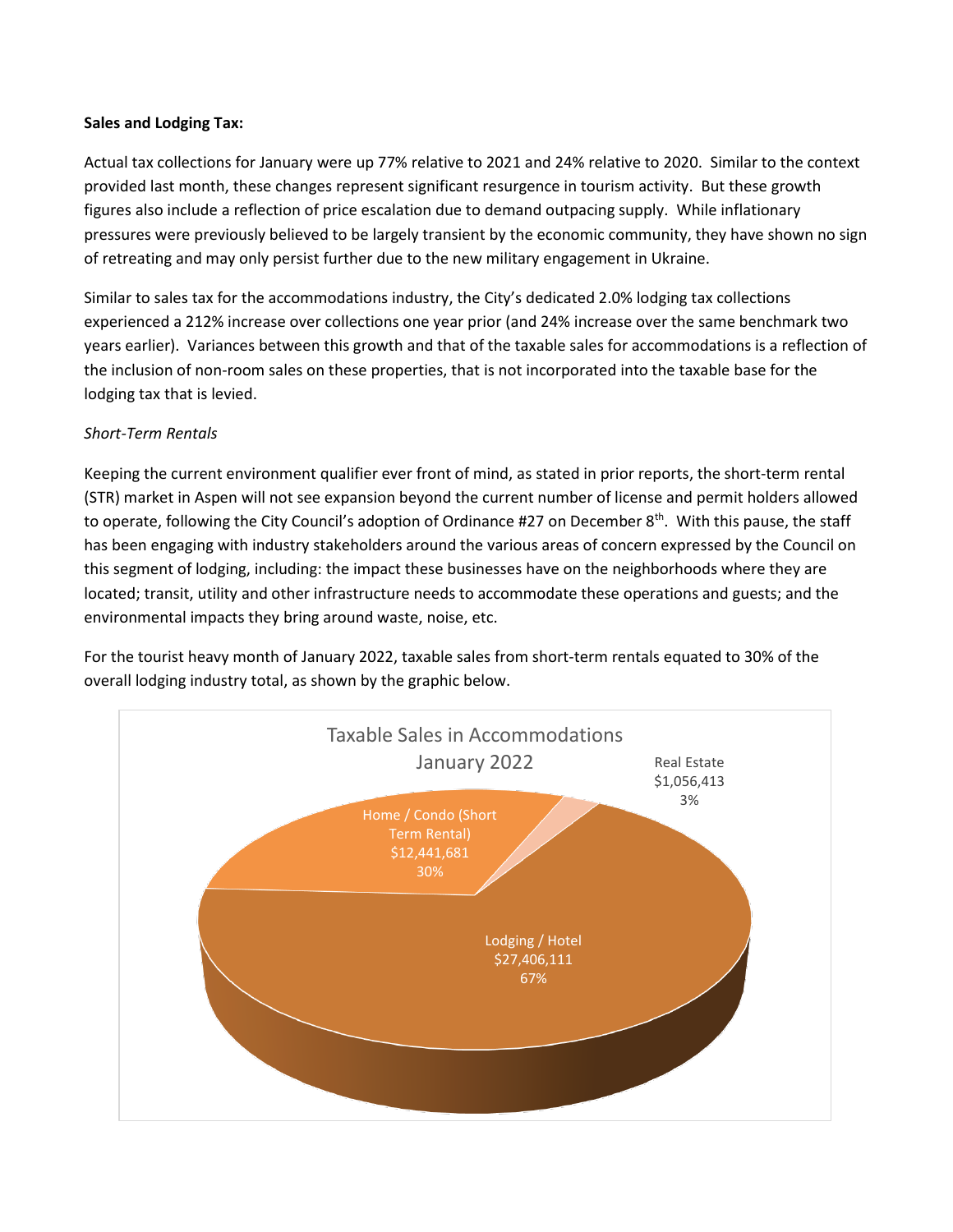# **City Share of County Sales Tax:**

While the City's economy is more heavily weighted towards tourism spend around lodging and in restaurants/bars, the larger Pitkin County economy has a bit more diversity built into it as it benefits from higher online retail sales. That aside, the City of Aspen's allocated portion of Pitkin County's 2.0% sales tax for the month of December 2021 was up nearly 34% relative to the same month in 2020, with the yearly growth over 2020 largely in sync with that of the City's own local sales tax at 25%.

# **Real Estate Transfer Taxes:**

On the heels of two back-to-back record setting years, Real Estate Transfer Taxes (RETT) collections continue to hold strong. Despite the one-month softness experienced back in January, February collections rebounded to more than double the collections earned in February 2021. And while the month of March is still in process, it is already known that next month's report will include a large one-time commercial sale that will continue this heightened trend at least an additional month and deviate from expectations for an eventual slowdown.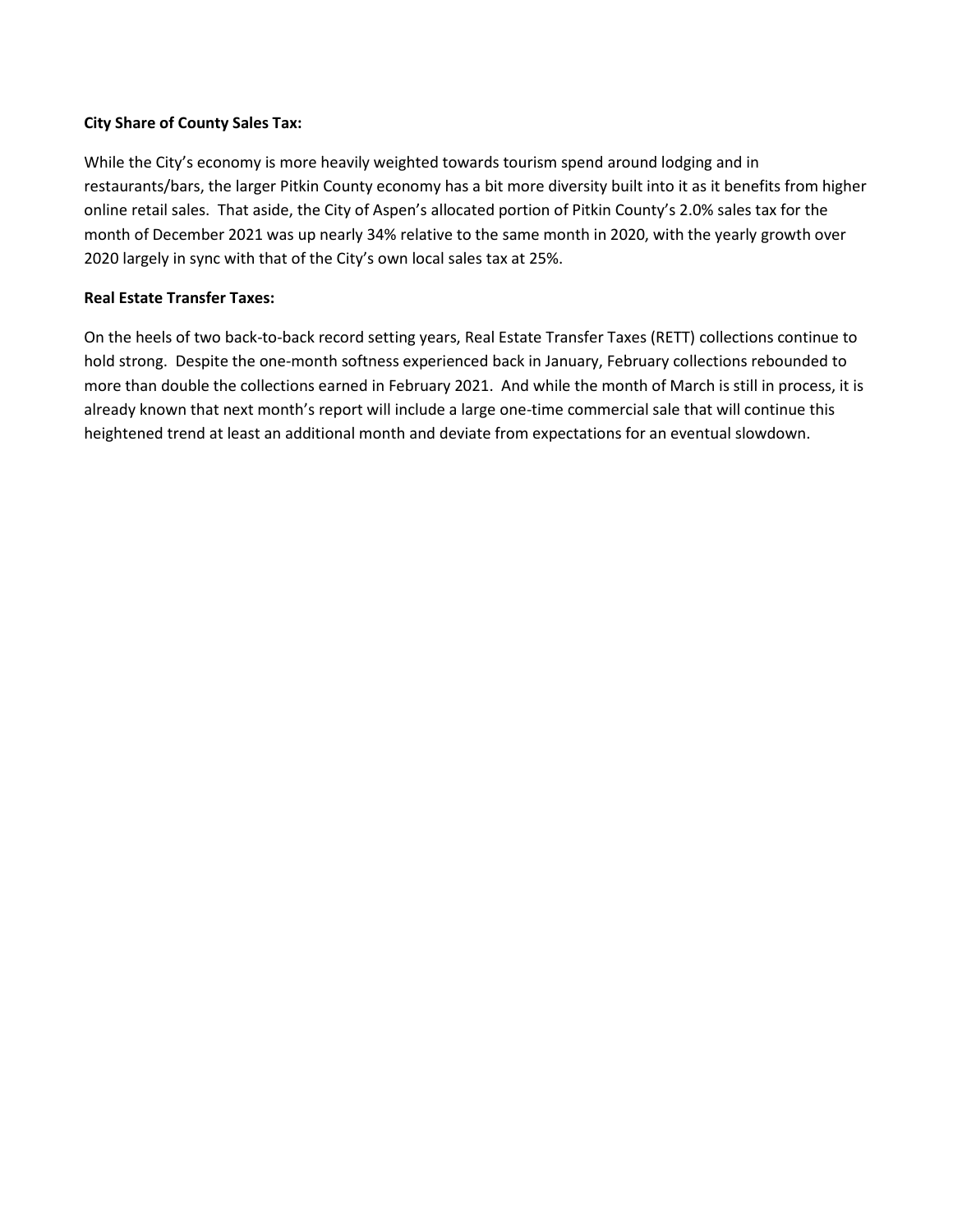#### **City of Aspen Retail Sales by Industry January 2022**

 **Year To Date Retail Sales**

| Category                | <b>Retail Sales</b> | % of Total Retail Sales | % Change to 2021 |
|-------------------------|---------------------|-------------------------|------------------|
| Accommodations          | \$40,904,205        | 34.7%                   | 197.0%           |
| Restaurants/Bars        | \$21,422,586        | 18.2%                   | 138.1%           |
| Sports Equip/Clothing   | \$10,656,142        | 9.1%                    | 121.3%           |
| <b>Fashion Clothing</b> | \$12,537,825        | 10.6%                   | 72.2%            |
| Construction            | \$5,216,312         | 4.4%                    | 16.6%            |
| Food & Drug             | \$5,778,682         | 4.9%                    | 13.5%            |
| Liquor                  | \$1,244,947         | 1.1%                    | 0.3%             |
| Miscellaneous           | \$5,451,890         | 4.6%                    | 5.5%             |
| Jewelry/Gallery         | \$4,325,454         | 3.7%                    | 57.0%            |
| <b>Utilities</b>        | \$5,578,319         | 4.7%                    | 7.2%             |
| Automobile              | \$3,144,002         | 2.7%                    | 55.9%            |
| Cannabis                | \$1,018,696         | 0.9%                    | (4.2%)           |
| Bank / Finance          | \$305,764           | 0.3%                    | 34.6%            |
| Health / Beauty         | \$157,319           | 0.1%                    | (28.8%)          |
| Total                   | \$117,742,141       | 100.0%                  | 88.9%            |



| Category                | <b>Retail Sales</b> | % of Total Retail Sales | % Change to 2021 |
|-------------------------|---------------------|-------------------------|------------------|
| Accommodations          | \$40,904,205        | 34.7%                   | 197.0%           |
| Restaurants/Bars        | \$21,422,586        | 18.2%                   | 138.1%           |
| Sports Equip/Clothing   | \$10,656,142        | 9.1%                    | 121.3%           |
| <b>Fashion Clothing</b> | \$12,537,825        | 10.6%                   | 72.2%            |
| Construction            | \$5,216,312         | 4.4%                    | 16.6%            |
| Food & Drug             | \$5,778,682         | 4.9%                    | 13.5%            |
| Liquor                  | \$1,244,947         | 1.1%                    | 0.3%             |
| Miscellaneous           | \$5,451,890         | 4.6%                    | 5.5%             |
| Jewelry/Gallery         | \$4,325,454         | 3.7%                    | 57.0%            |
| Utilities               | \$5,578,319         | 4.7%                    | 7.2%             |
| Automobile              | \$3,144,002         | 2.7%                    | 55.9%            |
| Cannabis                | \$1,018,696         | 0.9%                    | (4.2%)           |
| Bank / Finance          | \$305,764           | 0.3%                    | 34.6%            |
| Health / Beauty         | \$157,319           | 0.1%                    | (28.8%)          |
| Total                   | \$117,742,141       | 100.0%                  | 88.9%            |

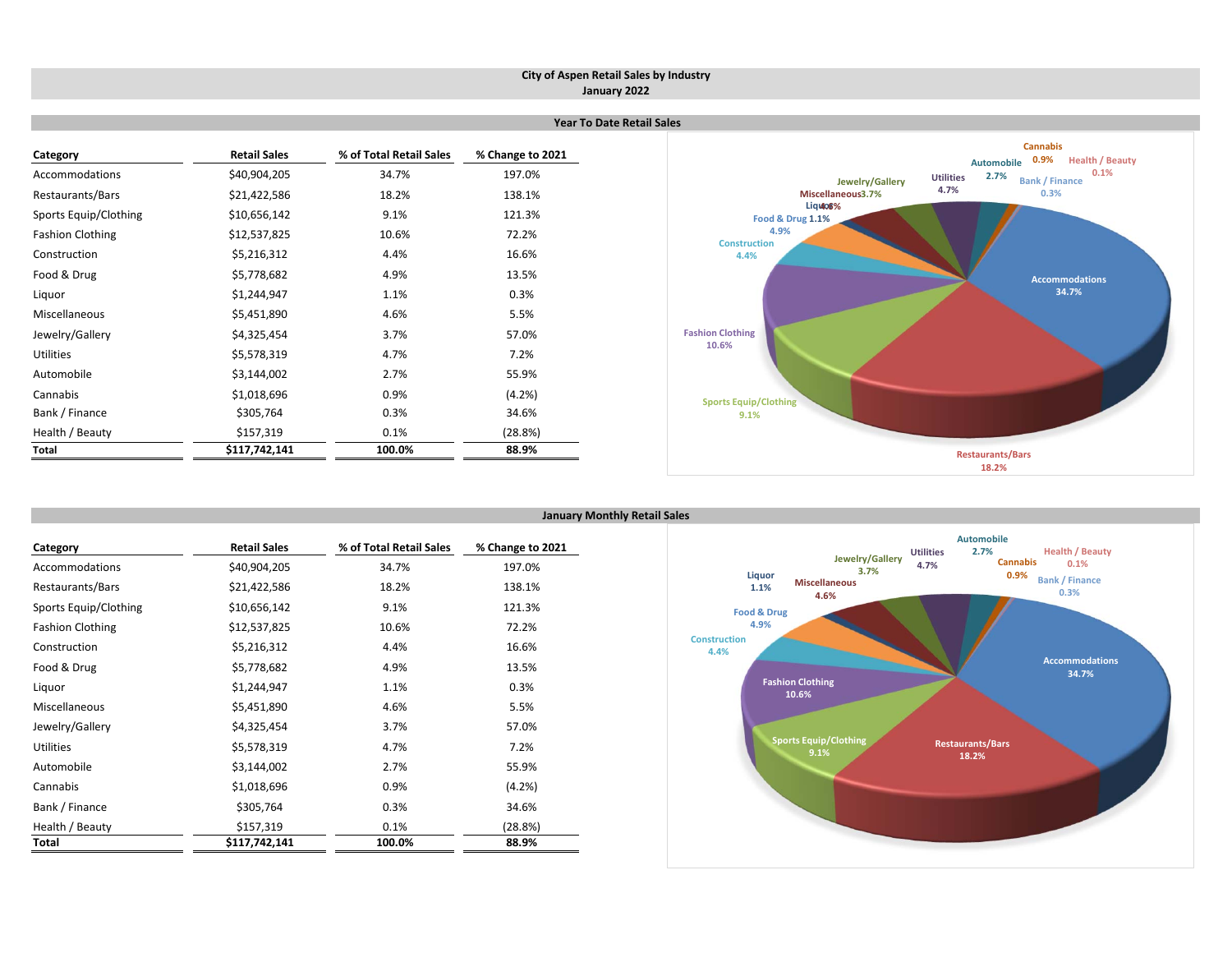# **City of Aspen Sales and Lodging Tax January 2022**

| <b>Year To Date Tax Collections</b>                 |                                      |                |                                                  |                                                                           |  |  |  |  |  |  |
|-----------------------------------------------------|--------------------------------------|----------------|--------------------------------------------------|---------------------------------------------------------------------------|--|--|--|--|--|--|
| Tax Type                                            | <b>YTD Taxes</b><br><b>Collected</b> | % YTD<br>Taxes | 2.0% Lodging<br><b>Tax: Tourist</b>              | 1.0% Sales Tax: Parks &<br>Open Space                                     |  |  |  |  |  |  |
| 1.0% Sales Tax: Parks & Open Space                  | \$1,178,901.41                       | 33.4%          | Promotion/<br>Transportation                     | 33.4%                                                                     |  |  |  |  |  |  |
| 0.5% Sales Tax: Parks & Open Space                  | \$589,449.64                         | 16.7%          | 19.9%                                            |                                                                           |  |  |  |  |  |  |
| 0.30% Sales Tax: Public Education                   | \$353,865.58                         | 10.0%          |                                                  |                                                                           |  |  |  |  |  |  |
| 0.15% Sales Tax: Transportation                     | \$176,836.46                         | 5.0%           |                                                  |                                                                           |  |  |  |  |  |  |
| 0.45% Sales Tax: Affordable Housing/ Childcare      | \$530,503.86                         | 15.0%          |                                                  |                                                                           |  |  |  |  |  |  |
| 2.0% Lodging Tax: Tourist Promotion/ Transportation | \$702,623.31                         | 19.9%          | 0.45% Sales Tax:                                 | 0.30% Sales Tax: Public<br>0.30% Sales Tax: Public<br>& Open Space        |  |  |  |  |  |  |
| <b>Total</b>                                        | \$3,532,180.26                       | 100%           | Affordable Housing/<br><b>Childcare</b><br>15.0% | 0.15% Sales Tax:<br>Education<br>16.7%<br>Transportation<br>10.0%<br>5.0% |  |  |  |  |  |  |

| <b>January Monthly Tax Collections</b>              |                                          |                    |                                                   |                                                                                                         |  |  |  |  |  |  |
|-----------------------------------------------------|------------------------------------------|--------------------|---------------------------------------------------|---------------------------------------------------------------------------------------------------------|--|--|--|--|--|--|
| Tax Type                                            | <b>Monthly Taxes</b><br><b>Collected</b> | % Monthly<br>Taxes | 2.0% Lodging<br><b>Tax: Tourist</b>               | 1.0% Sales Tax:<br>Parks & Open<br>Space                                                                |  |  |  |  |  |  |
| 1.0% Sales Tax: Parks & Open Space                  | \$1,178,901.41                           | 33.4%              | Promotion/<br>Transportation                      | 33.4%                                                                                                   |  |  |  |  |  |  |
| 0.5% Sales Tax: Parks & Open Space                  | \$589,449.64                             | 16.7%              | 19.9%                                             |                                                                                                         |  |  |  |  |  |  |
| 0.30% Sales Tax: Public Education                   | \$353,865.58                             | 10.0%              |                                                   |                                                                                                         |  |  |  |  |  |  |
| 0.15% Sales Tax: Transportation                     | \$176,836.46                             | 5.0%               |                                                   |                                                                                                         |  |  |  |  |  |  |
| 0.45% Sales Tax: Affordable Housing/ Childcare      | \$530,503.86                             | 15.0%              |                                                   |                                                                                                         |  |  |  |  |  |  |
| 2.0% Lodging Tax: Tourist Promotion/ Transportation | \$702,623.31                             | 19.9%              |                                                   |                                                                                                         |  |  |  |  |  |  |
| <b>Total</b>                                        | \$3,532,180.26                           | 100%               | 0.45% Sales Tax:<br><b>Affordable</b><br>Housing/ | 0.5% Sales Tax:<br>0.30% Sales Tax:Parks & Open<br>0.15% Sales Tax:<br><b>Public Education</b><br>Space |  |  |  |  |  |  |

**16.7% 10.0%**

**Transportation 5.0%**

**Childcare 15.0%**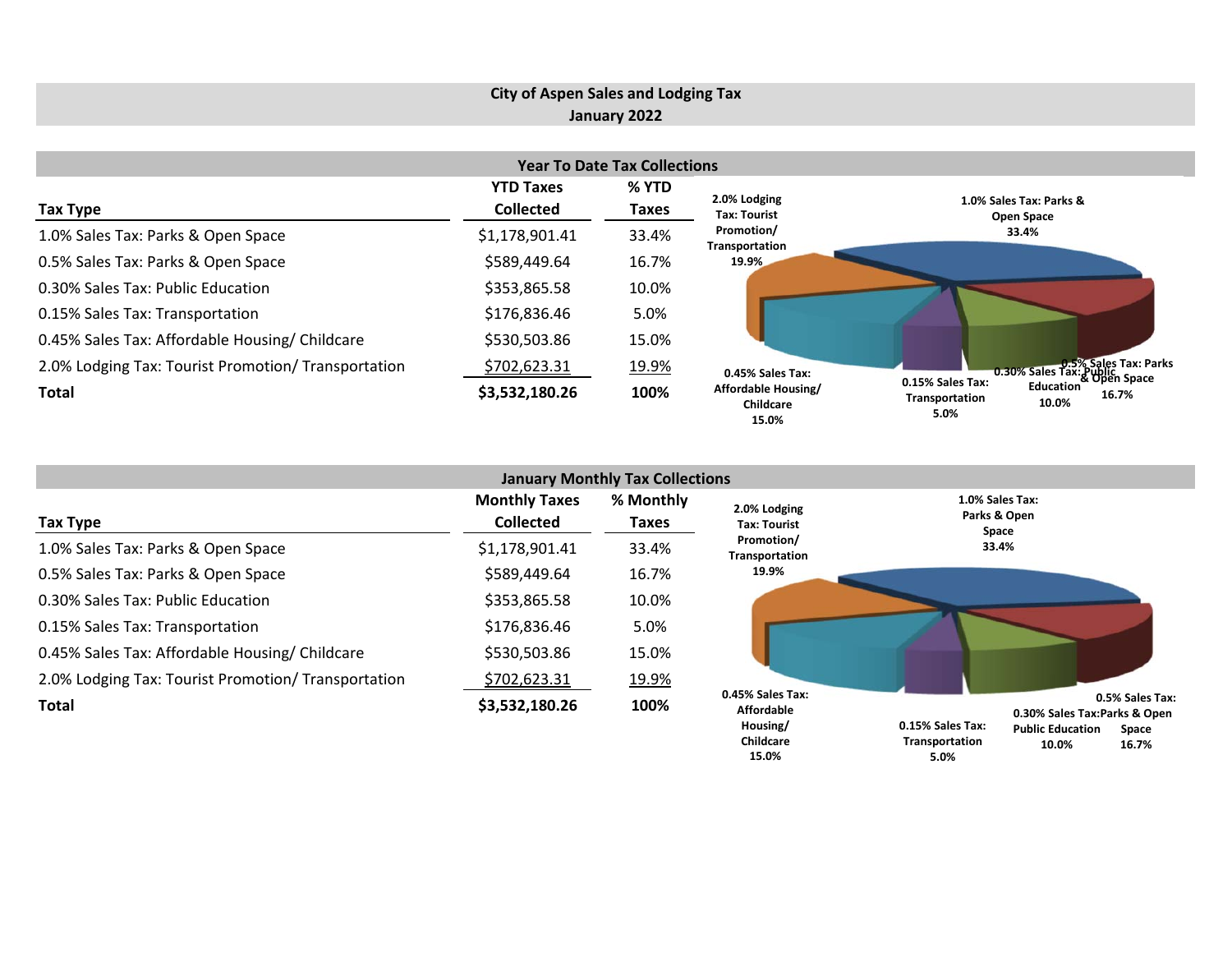### **City of Aspen Sales Tax 2.4% January 2022**

| <b>Current Month Revenues are</b> | 77.4% | above last year's Monthly Revenues.             |
|-----------------------------------|-------|-------------------------------------------------|
| <b>Year To Date Revenues are</b>  | 28.5% | above Year To Date Budgeted Revenues.           |
| <b>Year To Date Revenues are</b>  | 77.4% | above last year's Actual Year To Date Revenues. |

|       | 2022 Monthly Budget vs. 2022 Actual |             |          |               | 2022 YTD Budget vs. 2022 Actual |          |  | 2022 vs. 2021 |          |                 |          |
|-------|-------------------------------------|-------------|----------|---------------|---------------------------------|----------|--|---------------|----------|-----------------|----------|
| Month | <b>Budget</b>                       | Actual      | Variance | <b>Budget</b> | Actual                          | Variance |  | 2021 Monthly  | Variance | <b>2021 YTD</b> | Variance |
| Jan   | \$2,201,800                         | \$2,829,557 | 28.5%    | \$2,201,800   | \$2,829,557                     | 28.5%    |  | \$1,594,720   | 77.4%    | \$1,594,720     | 77.4%    |
| Feb   | \$2,008,000                         |             |          | \$4,209,800   |                                 |          |  | \$1,673,483   |          | \$3,268,203     |          |
| Mar   | \$2,295,400                         |             |          | \$6,505,200   |                                 |          |  | \$2,645,788   |          | \$5,913,991     |          |
| Apr   | \$836,900                           |             |          | \$7,342,100   |                                 |          |  | \$1,117,415   |          | \$7,031,407     |          |
| May   | \$701,600                           |             |          | \$8,043,700   |                                 |          |  | \$964,724     |          | \$7,996,131     |          |
| June  | \$1,698,200                         |             |          | \$9,741,900   |                                 |          |  | \$2,213,718   |          | \$10,209,848    |          |
| July  | \$2,176,500                         |             |          | \$11,918,400  |                                 |          |  | \$3,058,702   |          | \$13,268,550    |          |
| Aug   | \$1,843,600                         |             |          | \$13,762,000  |                                 |          |  | \$2,493,158   |          | \$15,761,708    |          |
| Sept  | \$1,590,300                         |             |          | \$15,352,300  |                                 |          |  | \$2,536,858   |          | \$18,298,565    |          |
| Oct   | \$941,300                           |             |          | \$16,293,600  |                                 |          |  | \$1,549,662   |          | \$19,848,228    |          |
| Nov   | \$809,700                           |             |          | \$17,103,300  |                                 |          |  | \$1,149,543   |          | \$20,997,771    |          |
| Dec   | \$2,960,000                         |             |          | \$20,063,300  |                                 |          |  | \$3,511,405   |          | \$24,509,175    |          |



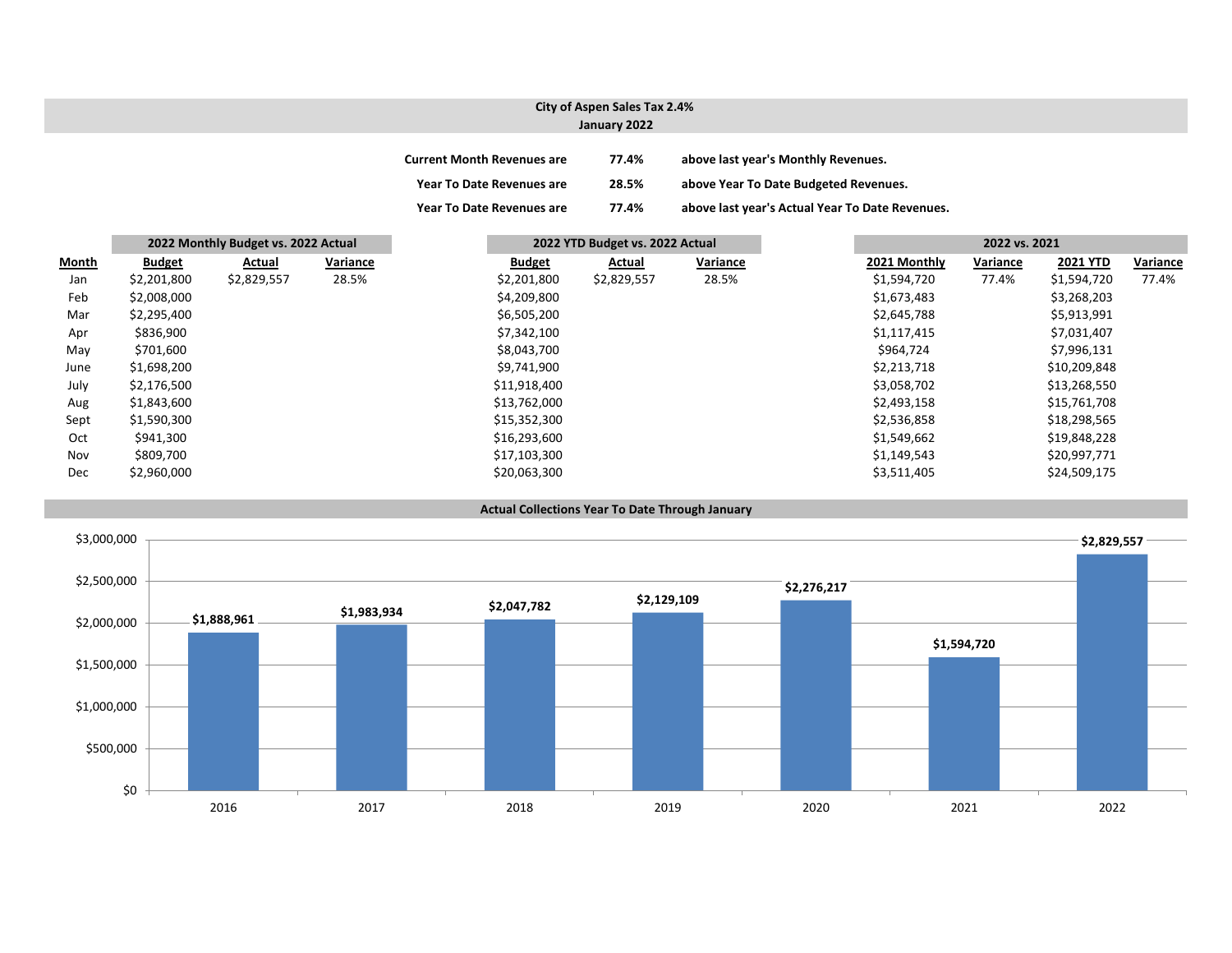## **City of Aspen Tourist Promotion 1.5% Lodging Tax (0.5% Rate for 2010 and Prior)**

| January 2022 |  |  |
|--------------|--|--|
|--------------|--|--|

| <b>Current Month Revenues are</b> | 212.3% | above last year's Monthly Revenues.             |
|-----------------------------------|--------|-------------------------------------------------|
| <b>Year To Date Revenues are</b>  | 18.1%  | above Year To Date Budgeted Revenues.           |
| <b>Year To Date Revenues are</b>  | 212.3% | above last year's Actual Year To Date Revenues. |

|       |               | 2022 Monthly Budget vs. 2022 Actual |          | 2022 YTD Budget vs. 2022 Actual |           |          | 2022 vs. 2021 |          |                 |          |
|-------|---------------|-------------------------------------|----------|---------------------------------|-----------|----------|---------------|----------|-----------------|----------|
| Month | <b>Budget</b> | Actual                              | Variance | <b>Budget</b>                   | Actual    | Variance | 2021 Monthly  | Variance | <b>2021 YTD</b> | Variance |
| Jan   | \$446,300     | \$526,967                           | 18.1%    | \$446,300                       | \$526,967 | 18.1%    | \$168,712     | 212.3%   | \$168,712       | 212.3%   |
| Feb   | \$410,500     |                                     |          | \$856,800                       |           |          | \$208,731     |          | \$377,443       |          |
| Mar   | \$442,000     |                                     |          | \$1,298,800                     |           |          | \$369,554     |          | \$746,997       |          |
| Apr   | \$66,200      |                                     |          | \$1,365,000                     |           |          | \$88,271      |          | \$835,268       |          |
| May   | \$51,800      |                                     |          | \$1,416,800                     |           |          | \$50,893      |          | \$886,160       |          |
| June  | \$225,700     |                                     |          | \$1,642,500                     |           |          | \$231,840     |          | \$1,118,001     |          |
| July  | \$327,800     |                                     |          | \$1,970,300                     |           |          | \$429,454     |          | \$1,547,455     |          |
| Aug   | \$265,500     |                                     |          | \$2,235,800                     |           |          | \$328,132     |          | \$1,875,586     |          |
| Sept  | \$176,800     |                                     |          | \$2,412,600                     |           |          | \$324,107     |          | \$2,199,693     |          |
| Oct   | \$87,200      |                                     |          | \$2,499,800                     |           |          | \$166,860     |          | \$2,366,553     |          |
| Nov   | \$68,700      |                                     |          | \$2,568,500                     |           |          | \$97,749      |          | \$2,464,302     |          |
| Dec   | \$514,000     |                                     |          | \$3,082,500                     |           |          | \$666,832     |          | \$3,131,133     |          |



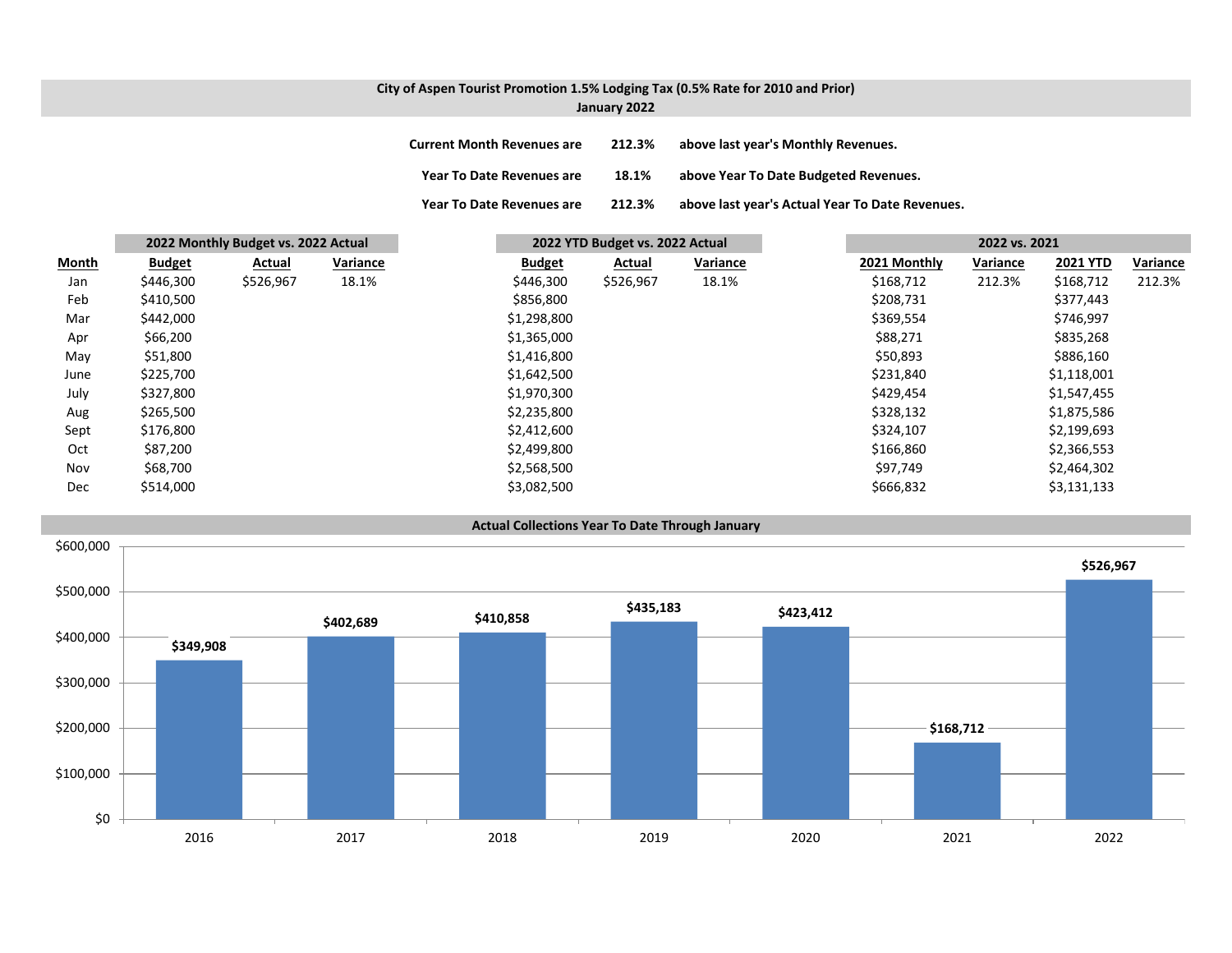## **City of Aspen Transportation 0.5% Lodging Tax January 2022**

**Current Month Revenues are 212.3% above last year's Monthly Revenues. Year To Date Revenues are 18.0% above Year To Date Budgeted Revenues. Year To Date Revenues are 212.3% above last year's Actual Year To Date Revenues.**

|       | 2022 Monthly Budget vs. 2022 Actual |           |          |  | 2022 YTD Budget vs. 2022 Actual |           |                 |  | 2022 vs. 2021            |        |                 |          |
|-------|-------------------------------------|-----------|----------|--|---------------------------------|-----------|-----------------|--|--------------------------|--------|-----------------|----------|
| Month | <b>Budget</b>                       | Actual    | Variance |  | <b>Budget</b>                   | Actual    | <b>Variance</b> |  | 2021 Monthly<br>Variance |        | <b>2021 YTD</b> | Variance |
| Jan   | \$148,800                           | \$175,656 | 18.0%    |  | \$148,800                       | \$175,656 | 18.0%           |  | \$56,237                 | 212.3% | \$56,237        | 212.3%   |
| Feb   | \$136,800                           |           |          |  | \$285,600                       |           |                 |  | \$69,577                 |        | \$125,813       |          |
| Mar   | \$147,300                           |           |          |  | \$432,900                       |           |                 |  | \$123,184                |        | \$248,998       |          |
| Apr   | \$22,100                            |           |          |  | \$455,000                       |           |                 |  | \$29,424                 |        | \$278,421       |          |
| May   | \$17,300                            |           |          |  | \$472,300                       |           |                 |  | \$16,964                 |        | \$295,386       |          |
| June  | \$75,200                            |           |          |  | \$547,500                       |           |                 |  | \$77,280                 |        | \$372,666       |          |
| July  | \$109,300                           |           |          |  | \$656,800                       |           |                 |  | \$143,151                |        | \$515,817       |          |
| Aug   | \$88,500                            |           |          |  | \$745,300                       |           |                 |  | \$109,377                |        | \$625,195       |          |
| Sept  | \$58,900                            |           |          |  | \$804,200                       |           |                 |  | \$108,036                |        | \$733,231       |          |
| Oct   | \$29,100                            |           |          |  | \$833,300                       |           |                 |  | \$55,620                 |        | \$788,851       |          |
| Nov   | \$22,900                            |           |          |  | \$856,200                       |           |                 |  | \$32,583                 |        | \$821,434       |          |
| Dec   | \$171,300                           |           |          |  | \$1,027,500                     |           |                 |  | \$222,278                |        | \$1,043,711     |          |

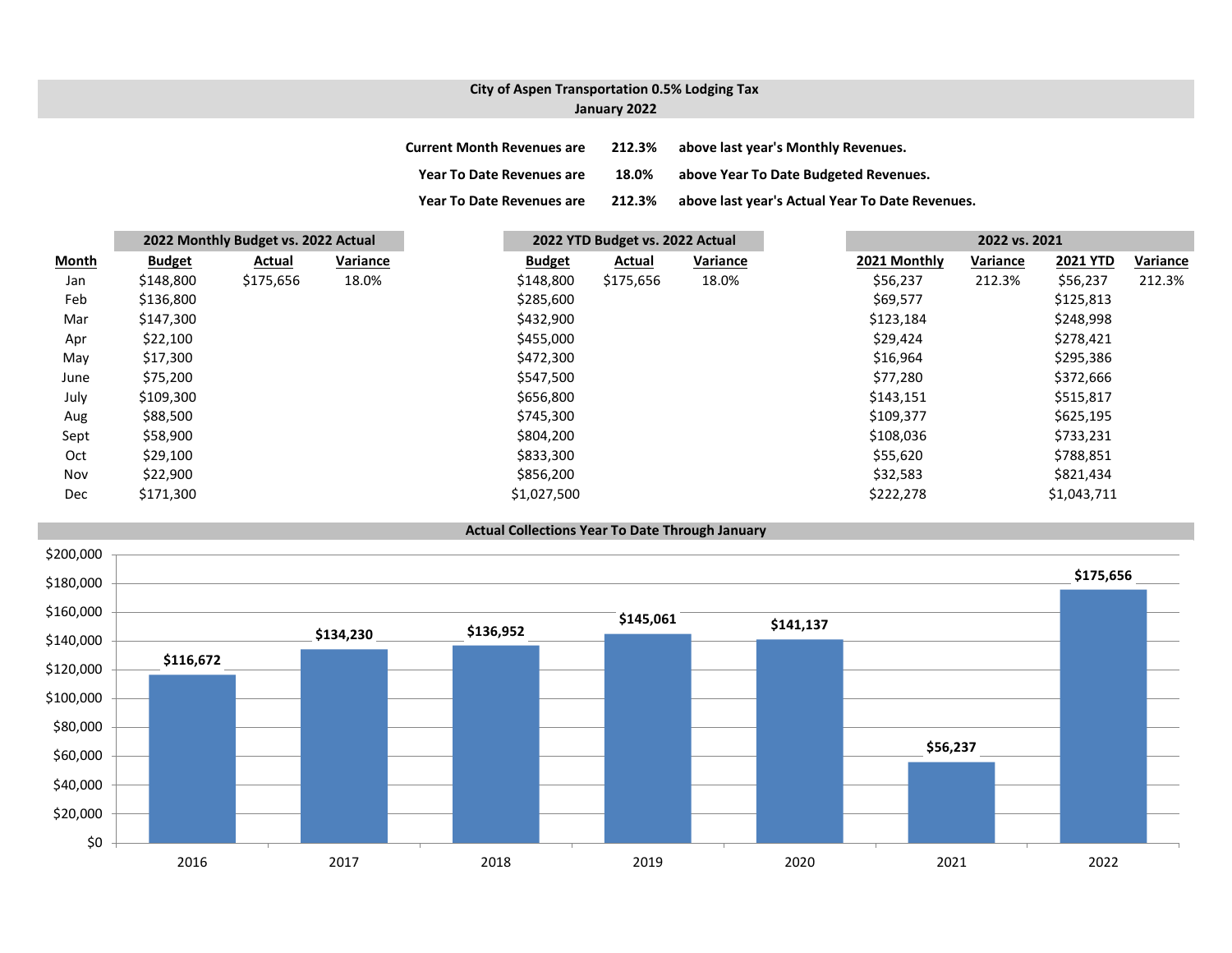# **City of Aspen Portion of Pitkin County 3.6% Sales Tax December 2021**

| <b>Current Month Revenues are</b> | 33.8% | above last year's Monthly Revenues.             |
|-----------------------------------|-------|-------------------------------------------------|
| <b>Year To Date Revenues are</b>  | 36.5% | above Year To Date Budgeted Revenues.           |
| <b>Year To Date Revenues are</b>  | 25.5% | above last year's Actual Year To Date Revenues. |

|       | 2021 Monthly Budget vs. 2021 Actual |             | 2021 YTD Budget vs. 2021 Actual |               |              | 2021 vs. 2020 |              |          |    |                 |          |
|-------|-------------------------------------|-------------|---------------------------------|---------------|--------------|---------------|--------------|----------|----|-----------------|----------|
| Month | <b>Budget</b>                       | Actual      | Variance                        | <b>Budget</b> | Actual       | Variance      | 2020 Monthly | Variance |    | <b>2020 YTD</b> | Variance |
| Jan   | \$1,357,000                         | \$1,092,020 | (19.5%)                         | \$1,357,000   | \$1,092,020  | (19.5%)       | \$1,512,709  | (27.8%)  |    | 1,512,709       | (27.8%)  |
| Feb   | \$1,277,000                         | \$1,183,150 | (7.3%)                          | \$2,634,000   | \$2,275,171  | (13.6%)       | \$1,449,548  | (18.4%)  |    | 2,962,257       | (23.2%)  |
| Mar   | \$1,293,000                         | \$1,515,832 | 17.2%                           | \$3,927,000   | \$3,791,002  | (3.5%)        | \$708,210    | 114.0%   |    | 3,670,467       | 3.3%     |
| Apr   | \$484,000                           | \$817,669   | 68.9%                           | \$4,411,000   | \$4,608,671  | 4.5%          | \$498,211    | 64.1%    |    | 4,168,678       | 10.6%    |
| May   | \$398,000                           | \$665,386   | 67.2%                           | \$4,809,000   | \$5,274,058  | 9.7%          | \$430,729    | 54.5%    |    | 4,599,408       | 14.7%    |
| June  | \$822,000                           | \$1,218,669 | 48.3%                           | \$5,631,000   | \$6,492,727  | 15.3%         | \$713,217    | 70.9%    |    | 5,312,624       | 22.2%    |
| July  | \$1,097,000                         | \$1,694,768 | 54.5%                           | \$6,728,000   | \$8,187,494  | 21.7%         | \$1,164,095  | 45.6%    |    | 6,476,719       | 26.4%    |
| Aug   | \$917,000                           | \$1,427,495 | 55.7%                           | \$7,645,000   | \$9,614,989  | 25.8%         | \$1,117,891  | 27.7%    |    | 7,594,610       | 26.6%    |
| Sept  | \$801,000                           | \$1,321,660 | 65.0%                           | \$8,446,000   | \$10,936,649 | 29.5%         | \$1,181,742  | 11.8%    | S. | 8,776,352       | 24.6%    |
| Oct   | \$498,000                           | \$1,004,489 | 101.7%                          | \$8,944,000   | \$11,941,138 | 33.5%         | \$845,122    | 18.9%    |    | 9,621,474       | 24.1%    |
| Nov   | \$484,000                           | \$867,346   | 79.2%                           | \$9,428,000   | \$12,808,484 | 35.9%         | \$688,722    | 25.9%    |    | \$10,310,196    | 24.2%    |
| Dec   | \$1,461,000                         | \$2,051,774 | 40.4%                           | \$10,889,000  | \$14,860,258 | 36.5%         | \$1,533,844  | 33.8%    |    | \$11,844,040    | 25.5%    |

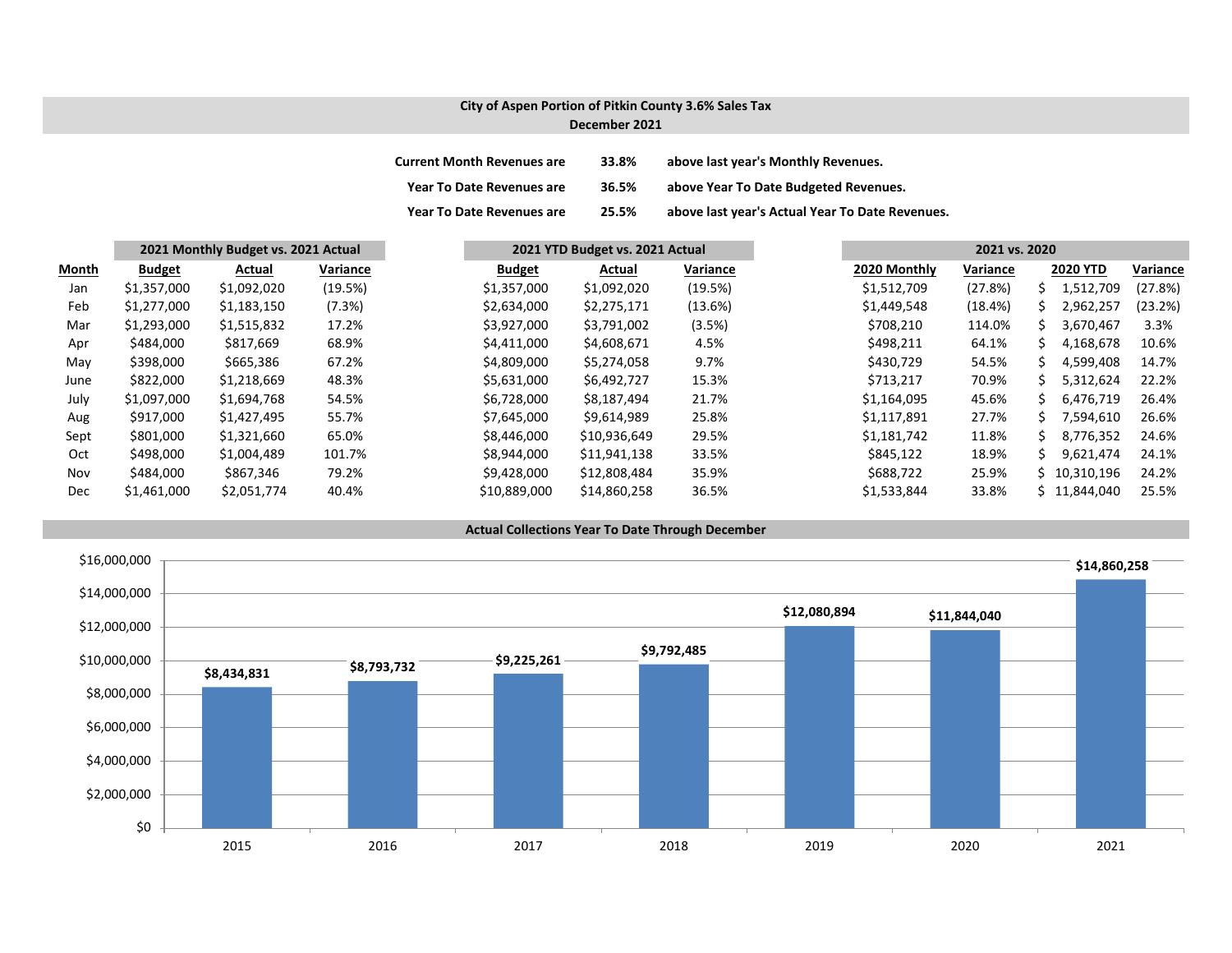## **February 2022 Housing Real Estate Transfer Tax**

| <b>Current Month Revenues are</b> | 117.3% | above last year's Monthly Revenues.             |
|-----------------------------------|--------|-------------------------------------------------|
| <b>Year To Date Revenues are</b>  | 175.1% | above Year To Date Budgeted Revenues.           |
| <b>Year To Date Revenues are</b>  | 30.3%  | above last year's Actual Year To Date Revenues. |

|              | 2022 Monthly Budget vs. 2022 Actual |             |          | 2022 YTD Budget vs. 2022 Actual |             |          | 2022 vs. 2021 |          |                 |          |
|--------------|-------------------------------------|-------------|----------|---------------------------------|-------------|----------|---------------|----------|-----------------|----------|
| <b>Month</b> | <b>Budget</b>                       | Actual      | Variance | <b>Budget</b>                   | Actual      | Variance | 2021 Monthly  | Variance | <b>2021 YTD</b> | Variance |
| Jan          | \$566,000                           | \$1,468,410 | 159.4%   | \$566,000                       | \$1,468,410 | 159.4%   | \$1,602,114   | (8.3%)   | \$1,602,114     | (8.3%)   |
| Feb          | \$530,000                           | \$1,546,799 | 191.8%   | \$1,096,000                     | \$3,015,209 | 175.1%   | \$711,920     | 117.3%   | \$2,314,034     | 30.3%    |
| Mar          | \$556,000                           |             |          | \$1,652,000                     |             |          | \$1,294,339   |          | \$3,608,373     |          |
| Apr          | \$720,000                           |             |          | \$2,372,000                     |             |          | \$2,251,850   |          | \$5,860,223     |          |
| May          | \$728,000                           |             |          | \$3,100,000                     |             |          | \$1,070,000   |          | \$6,930,223     |          |
| June         | \$691,000                           |             |          | \$3,791,000                     |             |          | \$1,377,685   |          | \$8,307,908     |          |
| July         | \$494,000                           |             |          | \$4,285,000                     |             |          | \$919,840     |          | \$9,227,748     |          |
| Aug          | \$675,000                           |             |          | \$4,960,000                     |             |          | \$1,904,684   |          | \$11,132,432    |          |
| Sept         | \$960,000                           |             |          | \$5,920,000                     |             |          | \$1,891,643   |          | \$13,024,074    |          |
| Oct          | \$829,000                           |             |          | \$6,749,000                     |             |          | \$2,571,511   |          | \$15,595,585    |          |
| Nov          | \$565,000                           |             |          | \$7,314,000                     |             |          | \$2,041,431   |          | \$17,637,016    |          |
| Dec          | \$686,000                           |             |          | \$8,000,000                     |             |          | \$3,454,185   |          | \$21,091,202    |          |